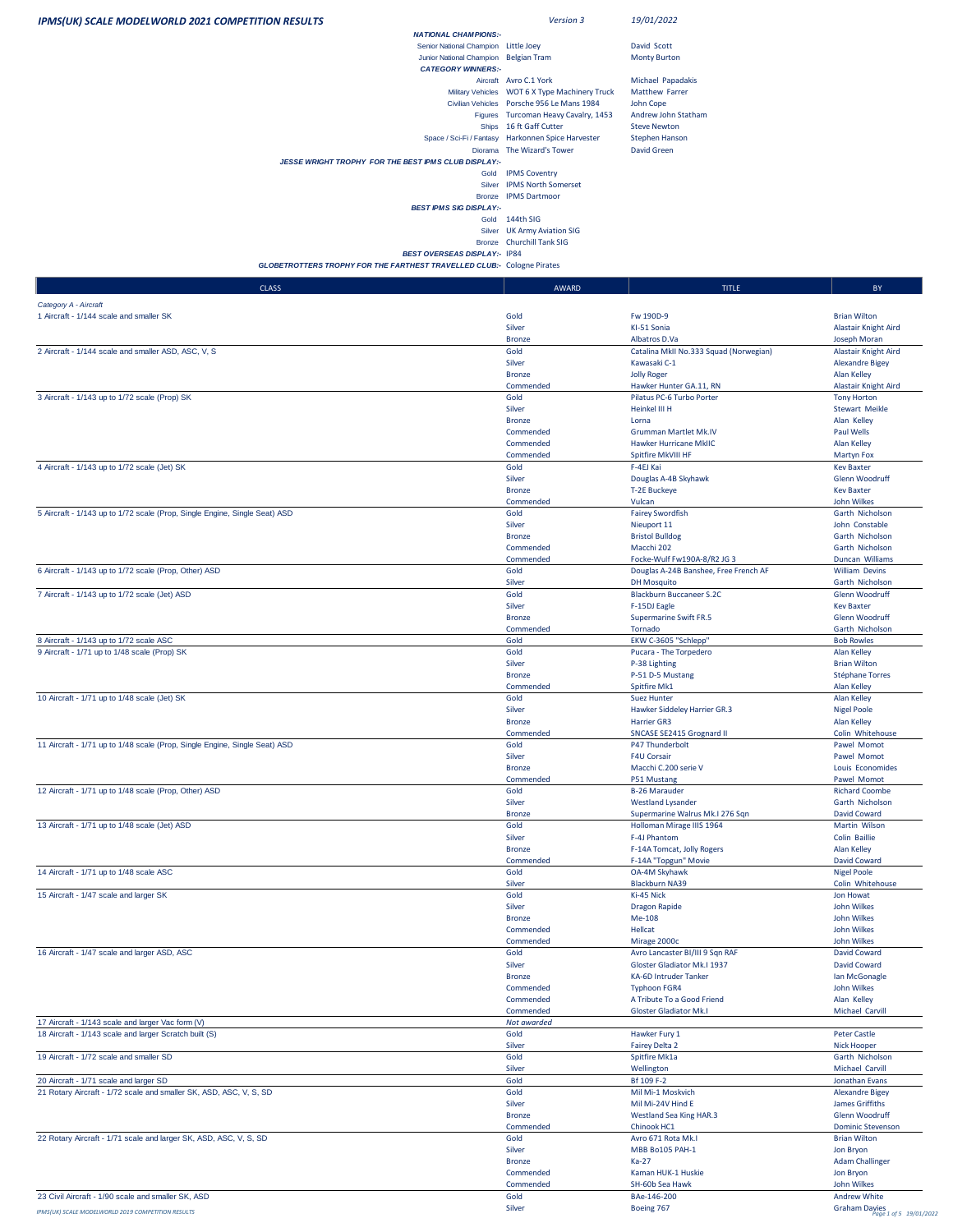|                                                                                                                         | <b>Bronze</b>              | Boeing 737                                                   | John Wilkes                                    |
|-------------------------------------------------------------------------------------------------------------------------|----------------------------|--------------------------------------------------------------|------------------------------------------------|
| 24 Civil Aircraft - 1/89 up to 1/65 scale SK, ASD                                                                       | Gold                       | Cessna 172                                                   | <b>Alexandre Bigey</b>                         |
|                                                                                                                         | Silver                     | Cessna 195                                                   | <b>Alexandre Bigey</b>                         |
| 25 Civil Aircraft - 1/64 scale and larger SK, ASD                                                                       | <b>Bronze</b><br>Gold      | Curtiss C-46<br>Chiltern DW1                                 | <b>Graham Davies</b><br><b>Hugh Beyts</b>      |
|                                                                                                                         | Commended                  | Britten-Norman Islander                                      | Colin Whitehouse                               |
|                                                                                                                         | Commended                  | Grumman Widgeon                                              | Colin Whitehouse                               |
| 26 Civil Aircraft - any scale ASC, SD, V, S                                                                             | Gold                       | Avro C.1 York                                                | Michael Papadakis                              |
|                                                                                                                         | Silver                     | Gardan GY.80 Horizon                                         | <b>Alexandre Bigey</b>                         |
| 27 Aircraft up to 1918 - 1/72 scale and smaller SK, ASD, ASC, V, S, SD                                                  | <b>Bronze</b><br>Gold      | Macchi MB.320<br>SE5a                                        | <b>Alexandre Bigey</b><br>John Constable       |
|                                                                                                                         | Silver                     | Albatros C.III                                               | Joseph Moran                                   |
|                                                                                                                         | <b>Bronze</b>              | English Electric Cork Mk.III                                 | <b>Tony Horton</b>                             |
| 28 Aircraft up to 1918 - 1/71 scale up to 1/48 scale SK, ASD, ASC, V, S, SD                                             | Gold                       | Aviatik Berg D1                                              | <b>Hugh Beyts</b>                              |
| 29 Aircraft up to 1918 - 1/47 scale and larger SK, ASD, ASC, V, S, SD                                                   | Gold                       | RAF FE.2b (Early) "No Parachutes'                            | <b>Patrick Watson</b>                          |
|                                                                                                                         | Silver                     | Albatros D.V                                                 | Michael Booth<br>Michael Booth                 |
| 30 Aircraft - Gliders - any subject, any scale SK, ASD, ASC, V, S, SD                                                   | <b>Bronze</b><br>Gold      | <b>RE.8</b><br>Schneider-Grunau Baby IIb                     | Joseph Moran                                   |
| 31 Miscellaneous aircraft - any aircraft not covered above SK, ASD, ASC, V, S, SD                                       | Not awarded                |                                                              |                                                |
| 32 Hypothetical aircraft (paper projects and imaginary) any scale SK, ASD, ASC, V, S, SD                                | Gold                       | Dh.88A Meteor, RAF K5084                                     | Guy Inchbald                                   |
|                                                                                                                         | Commended                  | Ki-45 Night Fighter                                          | <b>Bill Park</b>                               |
|                                                                                                                         | Commended                  | Dh.99 Vampire, RAF JN695                                     | <b>Guy Inchbald</b>                            |
| <b>Category B - Military Vehicles</b>                                                                                   |                            |                                                              |                                                |
| 33 Military Vehicles - 1/72 scale and smaller SK                                                                        | Gold                       | <b>Sherman Firefly VC</b>                                    | Stewart Meikle                                 |
|                                                                                                                         | Silver                     | <b>Bedford QL Fire Tender</b>                                | Alex Crawford                                  |
| 34 Military Vehicles - 1/72 scale and smaller ASD                                                                       | Gold<br>Silver             | <b>Chieftain AVLB</b><br><b>Challenger 2 TES</b>             | John Tate<br>John Tate                         |
|                                                                                                                         | <b>Bronze</b>              | M1070 - M1000 - D9R                                          | Mark Jobling                                   |
| 35 Military Vehicles - 1/72 scale and smaller ASC, V, S, SD                                                             | Gold                       | <b>Rolls Royce Armoured Car</b>                              | John Constable                                 |
|                                                                                                                         | Silver                     | <b>Thresh Steam Disinfector</b>                              | <b>Steve Cox</b>                               |
|                                                                                                                         | <b>Bronze</b>              | Austin K2 Katyusha                                           | Alex Crawford                                  |
|                                                                                                                         | Commended                  | <b>MAN Recovery Crane</b>                                    | David Furness                                  |
| 36 Military Vehicles - 1/71 and up to 1/48 scale SK, ASD, ASC, V, S, SD                                                 | Gold<br>Silver             | <b>IDF Tiran 4</b><br>Matilda Scorpion                       | John Bryce<br><b>John Tapsell</b>              |
|                                                                                                                         | <b>Bronze</b>              | Crusader Mk.II                                               | Paul Wells                                     |
|                                                                                                                         | Commended                  | <b>IDF M1 Super Sherman</b>                                  | John Bryce                                     |
|                                                                                                                         | Commended                  | Panzer III N                                                 | <b>John Tapsell</b>                            |
| 37 Military Vehicles - 1/47 scale and larger SK                                                                         | Gold                       | Cromwell Mk.IV                                               | <b>Martyn Fox</b>                              |
|                                                                                                                         | Silver                     | Panzer IV Ausf F                                             | <b>Martyn Fox</b>                              |
|                                                                                                                         | <b>Bronze</b><br>Commended | Rolls Royce WW1 Armoured Car<br>Whippet                      | <b>Richard Bishop</b><br>Shaun Bowater         |
|                                                                                                                         | Commended                  | Soviet Armoured Aerosan NKL-26                               | Daryl Gamble                                   |
| 38 Military Vehicles - 1/47 scale and larger (up to and including 1945 WW II) ASD                                       | Gold                       | Dragon Wagon                                                 | Pawel Momot                                    |
|                                                                                                                         | Silver                     | Syrian Rebel BMP-1 with DIY Armor                            | Vicktor Baksai                                 |
|                                                                                                                         | <b>Bronze</b>              | Knocked out Panther                                          | David Pickford                                 |
|                                                                                                                         | Commended                  | Panther Ausf G                                               | Jon Howat                                      |
|                                                                                                                         | Commended                  | Holt 75 Artillery Tractor                                    | Daryl Gamble                                   |
| 39 Military Vehicles - 1/47 scale and larger (after 1945) ASD                                                           | Commended<br>Gold          | Churchill Tank, Normandy 1944<br>FV 601 Saladin Armoured Car | <b>Mike Harbour</b><br>John Tate               |
|                                                                                                                         | Silver                     | <b>D9R Dozer</b>                                             | Pawel Momot                                    |
|                                                                                                                         | <b>Bronze</b>              | Namer                                                        | Shaun Bowater                                  |
| 40 Military Vehicles - 1/47 scale and larger ASC                                                                        | Gold                       | WOT 6 X Type Machinery Truck                                 | <b>Matthew Farrer</b>                          |
|                                                                                                                         | Silver                     | Churchill Mk IV AVRE & Conga                                 | <b>Matthew Farrer</b>                          |
| 41 Military Vehicles - 1/47 scale and larger V, S and SD                                                                | <b>Bronze</b><br>Gold      | IDF M51 Welded Hull<br>Soviet BA-27 Armoured Car             | John Bryce<br><b>Phillip May</b>               |
|                                                                                                                         | Silver                     | E-15 Tank Destroyer                                          | <b>Roger Brown</b>                             |
|                                                                                                                         | <b>Bronze</b>              | <b>British Army Wolfhound TSV</b>                            | Ian Williams                                   |
|                                                                                                                         | Commended                  | Flat foot floogie                                            | David Pickford                                 |
|                                                                                                                         | Commended                  | Tiger 1                                                      | David Pickford                                 |
| 42 Military Vehicles - soft skinned vehicle 1/71 and up to 1/48 scale K, ASD, ASC, V, S                                 | Gold                       | <b>GMC Fuel Tanker</b>                                       | <b>John Tapsell</b>                            |
| 43 Military Vehicles - soft skinned vehicle 1/47 scale and larger SK, ASD, ASC, V, S                                    | Silver<br>Gold             | Ford "Fordor" Staff Car<br>Opel Blitz Ambulance              | <b>John Tapsell</b><br><b>Andrew Tomlinson</b> |
|                                                                                                                         | Silver                     | Sdk.Fz.2 Kettenkrad                                          | Steve Abbey                                    |
|                                                                                                                         | <b>Bronze</b>              | <b>Special Ops Hilux</b>                                     | David Pickford                                 |
|                                                                                                                         | Commended                  | Zundap Motorcycle & Sidecar                                  | Steve Abbey                                    |
| 44 Military Vehicles - artillery & missile launchers 1/71 and up to 1/48 scale SK, ASD, ASC, V, S                       | <b>Bronze</b>              | The Wizard's Tower                                           | David Green                                    |
| 45 Military Vehicles - artillery & missile launchers 1/47 scale and larger SK, ASD, ASC, V, S                           | Gold                       | Peugeot 750 cc Military Motorcycle 1918                      | Andrew John Statham                            |
|                                                                                                                         | Silver<br><b>Bronze</b>    | Gilera LTE 500 1940<br>17 cm Minenwerfer 1915                | Andrew John Statham<br>Andrew John Statham     |
|                                                                                                                         | Commended                  | 25 cm Heavy Mortar L/5 Model 1917                            | Andrew John Statham                            |
|                                                                                                                         | Commended                  | BSA M20 500 cc 1941                                          | Andrew John Statham                            |
| <b>Category C - Civilian Vehicles</b>                                                                                   |                            |                                                              |                                                |
| 46 Civilian Vehicles - 1/30 scale and smaller SK, ASD, ASC, V                                                           | Gold                       | Ferrari 348 Le Mans 1993                                     | John Cope                                      |
|                                                                                                                         | Silver                     | Lanz Bulldog Tractor                                         | <b>Richard Bishop</b>                          |
|                                                                                                                         | <b>Bronze</b>              | Porsche 962 Le Mans 1989                                     | John Cope                                      |
|                                                                                                                         | Commended                  | GAZ M-20 Pobeda                                              | <b>Alexandre Bigey</b>                         |
| 47 Civilian Vehicles - 1/29 up to 1/21 scale SK                                                                         | Gold<br>Silver             | Porsche 911 Turbo<br>"Just left in the field" Fergie Tractor | John Cope<br><b>Robert Stinchcombe</b>         |
|                                                                                                                         | <b>Bronze</b>              | Chevrolet Corvette Commemorative Edition                     | James Whalen                                   |
|                                                                                                                         | Commended                  | Compuware Chevrolet Corvette C5R                             | James Whalen                                   |
| 48 Civilian Vehicles - 1/29 up to 1/21 scale ASD, ASC, V                                                                | Gold                       | Porsche 956 Le Mans 1984                                     | John Cope                                      |
|                                                                                                                         | Silver                     | Porsche 935/78 Le Mans 1978                                  | John Cope                                      |
|                                                                                                                         | <b>Bronze</b>              | Porsche 956 Le Mans 1982<br>Deutz D30                        | Nicholas Hazelton                              |
| 49 Civilian Vehicles - 1/20 scale and larger SK, ASD, ASC, V                                                            | Commended<br>Gold          | Ferrari 312B                                                 | <b>Steven Turner</b><br>Ian Coppell            |
|                                                                                                                         | Silver                     | Lotus 49B                                                    | Ian Coppell                                    |
|                                                                                                                         | <b>Bronze</b>              | 1997 Ferrari F310B                                           | <b>Dean Slater</b>                             |
|                                                                                                                         | Commended                  | Lotus Racing T127 2010                                       | Mike Easter                                    |
|                                                                                                                         | Commended                  | Porsche 917 Long Tail "Hippy Car"                            | David Atkin                                    |
| 50 Commercial Vehicles - (HGV, buses and fire engines) in any scale SK, ASD, ASC, V                                     | Gold<br>Silver             | DAF CF 6x2                                                   | <b>Craig Rennie</b><br><b>Phil Middleton</b>   |
|                                                                                                                         | <b>Bronze</b>              | Kenworth Snow Plow/Gritting Truck<br>British Lorry 3t B Type | <b>Brian Wilton</b>                            |
|                                                                                                                         | Commended                  | MB Actros MP3 "Westukrtrans"                                 | Ronald Johnson                                 |
|                                                                                                                         | Commended                  | Scania 142                                                   | <b>Craig Rennie</b>                            |
| 51 Civilian Vehicles - Motorcycles, any scale SK, ASD, ASC, V                                                           | Gold                       | 1965 500 cc BMW "Rennsport" Sidecar Racer                    | Peter Buckingham                               |
|                                                                                                                         | Silver                     | <b>Ducati Panigale</b>                                       | Pawel Momot                                    |
|                                                                                                                         | <b>Bronze</b>              | Ducati 900SS                                                 | Scott Higginbotham                             |
| 52 Civilian Vehicles - Custom cars, Hot Rods & Dragsters & any vehicles not covered above, any scale SK, ASD, ASC, V, S | Commended<br>Gold          | Yamaha R1M<br>VW Van                                         | Pawel Momot<br>Mike Easter                     |
|                                                                                                                         | Silver                     | 1956 Ford F100 custom pickup "Rusty"                         | John Wisener                                   |
|                                                                                                                         | <b>Bronze</b>              | 49 Ford Mercury                                              | Mike Easter                                    |
|                                                                                                                         | Commended                  | 1966 Chevy Impala bubbletop custom                           | Lee Croden                                     |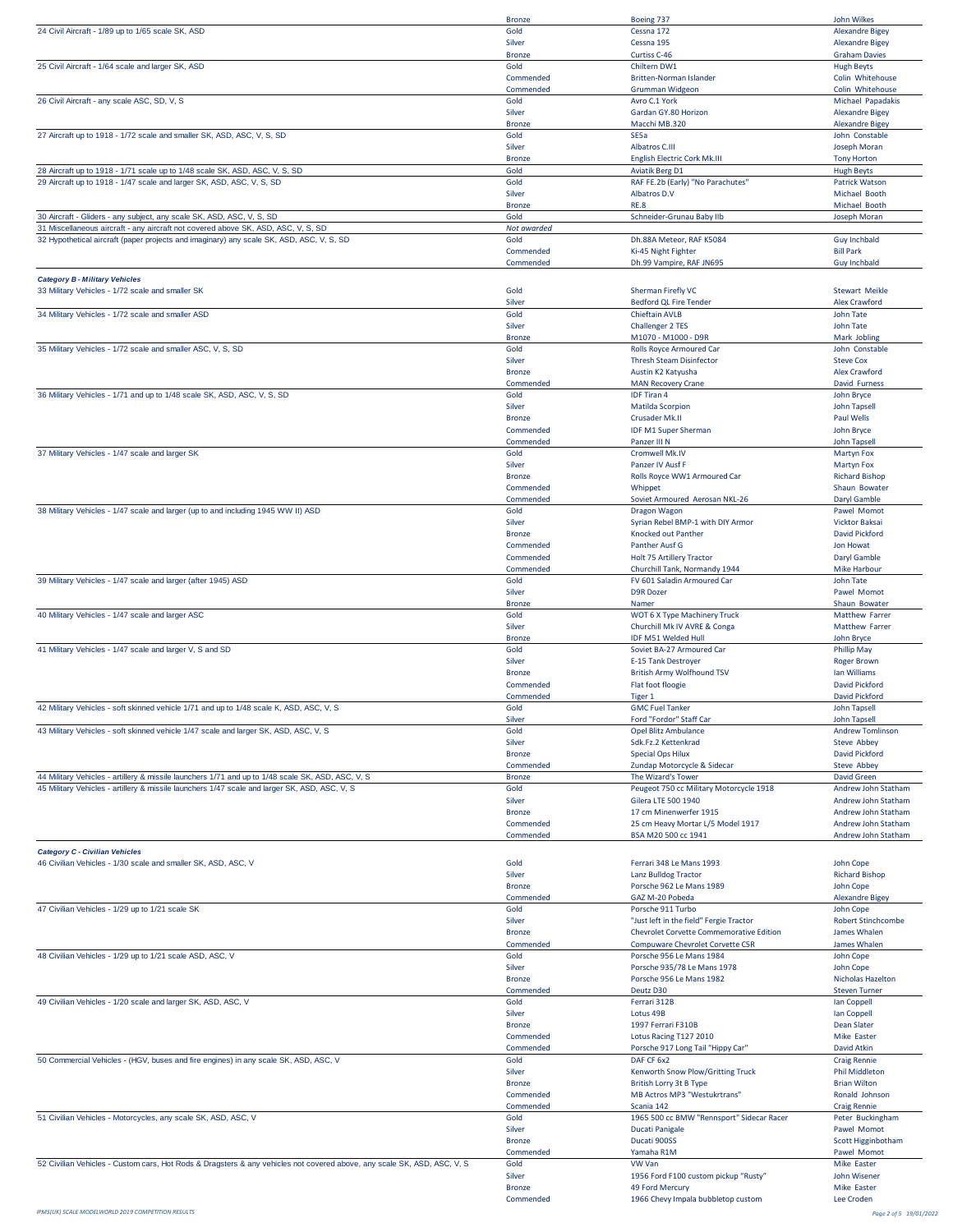|                                                                                         | Commended                  | 1956 Ford F100 pickup "Old Yeller'                       | John Wisener                              |
|-----------------------------------------------------------------------------------------|----------------------------|----------------------------------------------------------|-------------------------------------------|
| 53 Civilian Vehicles - any motor vehicle, any scale SD, S                               | Gold                       | Ferrari F40 engine                                       | <b>Nick Edwards</b>                       |
| <b>Category D - Figures</b>                                                             |                            |                                                          |                                           |
| 54 Foot figures 60 mm and smaller SK, ASD, ASC                                          | Gold                       | Lieutenant Royal Navy 1939                               | Andrew John Statham                       |
|                                                                                         | Silver                     | 5th New York Zouaves 1861                                | Andrew John Statham                       |
|                                                                                         | <b>Bronze</b>              | Tambour Major, 25th Light Infantry, 1808                 | <b>Phillip May</b>                        |
|                                                                                         | Commended                  | The Old Fiddler                                          | <b>David Green</b>                        |
|                                                                                         | Commended                  | Zonkers The Clown                                        | <b>David Green</b>                        |
| 55 Foot figures 61 mm and larger SK, ASD, ASC                                           | Gold                       | Turcoman Heavy Cavalry, 1453                             | Andrew John Statham                       |
|                                                                                         |                            |                                                          |                                           |
|                                                                                         | Silver                     | Sepoy 129th Baluchis 1914                                | Andrew John Statham                       |
|                                                                                         | <b>Bronze</b>              | <b>Iroquois Sharpshooter</b>                             | Pawel Momot                               |
|                                                                                         | Commended                  | <b>Swiss Guard</b>                                       | Jan Jurena                                |
|                                                                                         | Commended                  | <b>SF Operator</b>                                       | David Pickford                            |
|                                                                                         | Commended                  | <b>Guy Gibson</b>                                        | <b>Steven Turner</b>                      |
|                                                                                         | Commended                  | Irish Guards Officer 1985                                | Andrew John Statham                       |
| 56 Mounted Figures 60 mm and smaller SK, ASD, ASC                                       | Gold                       | Sire Huge Thalemache                                     | David Green                               |
|                                                                                         | Silver                     | <b>True Grit</b>                                         | <b>David Green</b>                        |
|                                                                                         | <b>Bronze</b>              | George Washington                                        | <b>David Evans</b>                        |
| 57 Mounted Figures 61 mm and larger SK, ASD, ASC                                        | Gold                       | 1er Regiment de Dragon 1810                              | <b>Mark Chestnutt</b>                     |
|                                                                                         | Silver                     | Parthian Cataphract AD 217                               | Andrew John Statham                       |
|                                                                                         | <b>Bronze</b>              | 2nd Lancers, France 1916                                 | <b>Mark Chestnutt</b>                     |
|                                                                                         | Commended                  | The Wild One                                             | Steve Brodie                              |
|                                                                                         | Commended                  | Kathulun                                                 | <b>Steven Turner</b>                      |
| 58 Foot or Mounted figures, any scale S                                                 | Gold                       | The 3 Musketeers                                         | David Pickford                            |
|                                                                                         | Silver                     | <b>Bucktail Put Firing Spencer Rifle</b>                 | <b>Graham Sutch</b>                       |
|                                                                                         | <b>Bronze</b>              | Archers at Agincourt                                     | David Pickford                            |
|                                                                                         | Commended                  | Excalibur                                                | David Pickford                            |
| 59 Vignettes (2-6 full figures on a single base), any scale SK, ASD, ASC, V, S          | Gold                       | <b>Lost Patrol Vietnam</b>                               | Pawel Momot                               |
|                                                                                         | Silver                     | Krupp Morser 21 cm Howitzer                              | Dan Sankey                                |
|                                                                                         | <b>Bronze</b>              | "Boxers" 1900                                            | Andrew John Statham                       |
|                                                                                         | Commended                  | Sergeant Voltigeur 3rd Regiment 1809                     | Mark Chestnutt                            |
|                                                                                         | Commended                  | The Three Captains                                       | Jan Jurena                                |
| 60 Busts, any scale                                                                     | Gold                       | Soviet Naval Infantry, 1942                              | <b>Phillip May</b>                        |
|                                                                                         | Silver                     | Crossbowman, Earl of Warwick's Retinue                   | <b>Neil Kilshaw</b>                       |
|                                                                                         | <b>Bronze</b>              | <b>Gaius Julius Caesar</b>                               | Dave Reynolds                             |
|                                                                                         | Commended                  | Navajo Elder                                             | Neil Kilshaw                              |
|                                                                                         | Commended                  | <b>Mongol Archer</b>                                     | Neil Kilshaw                              |
| 61 Flat figures, any scale                                                              | Not awarded                |                                                          |                                           |
|                                                                                         |                            |                                                          |                                           |
| <b>Category E - Ships</b>                                                               |                            |                                                          |                                           |
| 62 Ships - 1/500 scale and smaller (based on a plastic kit) SK, ASD, ASC                | Gold                       | <b>HMS Iron Duke</b>                                     | <b>Derek Griffiths</b>                    |
|                                                                                         | Silver                     | <b>HMS Leander</b>                                       | <b>Chris Hewitt</b>                       |
|                                                                                         | <b>Bronze</b>              | <b>USS North Carolina BB-55</b>                          | <b>Tony Horton</b>                        |
| 63 Ships - 1/500 scale and smaller (based on a resin/metal kit) SK, ASD, ASC            | Gold                       | HMS Inflexible, 1881                                     | James Nolton                              |
|                                                                                         | Silver                     | HMS Glorious, 1938                                       | James Nolton                              |
|                                                                                         | <b>Bronze</b>              | <b>HMS Wild Goose</b>                                    | <b>Roger Thomas</b>                       |
| 64 Ships - 1/499 scale and larger (based on a plastic kit) SK, ASD, ASC                 | Gold                       | <b>HMS Prince of Wales</b>                               | <b>Richard Stewart</b>                    |
|                                                                                         | Silver                     | <b>HMS Dreadnought</b>                                   | <b>Krzysztof Bartyzel</b>                 |
|                                                                                         | <b>Bronze</b>              | <b>HMS Warspite</b>                                      | <b>Martin Holden</b>                      |
| 65 Ships - 1/499 scale and larger (based on a resin/metal kit) SK, ASD, ASC             | Gold                       | HMCS Chilliwack, 1942                                    | James Nolton                              |
|                                                                                         | Silver                     | <b>Trawler Star of Orkney</b>                            | Don McKeand                               |
| 66 Ships - any scale S                                                                  | Gold                       | 16 ft Gaff Cutter                                        | <b>Steve Newton</b>                       |
|                                                                                         | Silver                     | <b>BR Ferry Brighton</b>                                 | Don McKeand                               |
|                                                                                         |                            |                                                          |                                           |
|                                                                                         | <b>Bronze</b>              | <b>CCGS Terry Fox Icebreaker</b>                         | Don McKeand                               |
|                                                                                         | Commended                  | <b>Tyne Class Lifeboat</b>                               | John Lingwood                             |
| 67 Ships - Submarines, any scale SK, ASD, ASC68 Sailing Ships (any material, any scale) | Gold                       | H. L. Hunley                                             | <b>Martin Hale</b>                        |
|                                                                                         | Silver                     | Holland <sub>1</sub>                                     | <b>Martin Hale</b>                        |
|                                                                                         | <b>Bronze</b>              | Jiaolong Submersible                                     | <b>Bob Rowles</b>                         |
| 68 Sailing Ships (any material, any scale)                                              | Gold                       | <b>Mirror Dinghy</b>                                     | <b>Benedict Whybrow</b>                   |
| Category F - Space/Sci-Fi/Fantasy                                                       |                            |                                                          |                                           |
| 69 Sci-Fi, Fantasy hardware (air or space craft), any scale SK                          | Gold                       | Tie Fighter                                              | Colin Baillie                             |
|                                                                                         | Silver                     |                                                          | <b>Adam Challinger</b>                    |
|                                                                                         |                            | Y-Wing<br>"Second Attempt!" - Fireflash Mk6              |                                           |
|                                                                                         | <b>Bronze</b><br>Commended | <b>USS Franklin</b>                                      | Kiran Patel<br>Shaun Bowater              |
|                                                                                         | Gold                       |                                                          | <b>Keith Pinder</b>                       |
| 70 Sci-Fi, Fantasy hardware (air or space craft), any scale ASD, ASC, V                 | Silver                     | Gundam neo zong                                          | <b>Andy Preston</b>                       |
|                                                                                         | <b>Bronze</b>              | Star Wars Escape Pod                                     | <b>Andrew Prentis</b>                     |
|                                                                                         | Commended                  | Space: 1999 Eagle Lab Transporter                        | <b>Andrew Prentis</b>                     |
|                                                                                         |                            | Captain Scarlet Angel Interceptor                        |                                           |
|                                                                                         | Commended<br>Gold          | <b>Star Wars Tie Fighter</b><br><b>Malinax Knight</b>    | <b>Andy Preston</b>                       |
| 71 Sci-Fi, Fantasy hardware (other), any scale SK                                       | Silver                     |                                                          | Dave Reynolds<br><b>Ben Marlow</b>        |
|                                                                                         | <b>Bronze</b>              | Sinanju                                                  | <b>Robert Stinchcombe</b>                 |
|                                                                                         | Commended                  | MG Mobile Suit RX-93 V-Gundam Ver.KA                     | <b>Brian Wilton</b>                       |
|                                                                                         |                            | Pak KROTE Maschinen Krieger                              |                                           |
|                                                                                         | Commended                  | <b>Skathach Wraithknight</b>                             | Mark Edmondson<br>Mark Jobling            |
|                                                                                         | Commended                  | Ork Scrapjet Dragsta                                     |                                           |
| 72 Sci-Fi, Fantasy hardware (other), any scale ASD, ASC, V                              | Gold                       | <b>ABC Warrior</b>                                       | <b>Ben Marlow</b>                         |
|                                                                                         | Silver                     | Zaku                                                     | <b>Ben Marlow</b>                         |
| 73 Sci-Fi, Fantasy single figure(s), 60mm and smaller SK, ASD, ASC, V, S                | Gold                       | <b>Blood Angels Standard Bearer</b>                      | Dave Reynolds                             |
|                                                                                         | Silver                     | Legomouse                                                | <b>Steven Turner</b>                      |
|                                                                                         | <b>Bronze</b>              | <b>Viharis Tenspire</b>                                  | <b>David Green</b>                        |
|                                                                                         | Commended                  | linquisitor Greyfax                                      | Mark Edmondson                            |
|                                                                                         | Commended                  | Drazhar                                                  | Mark Edmondson                            |
|                                                                                         | Commended                  | Alien                                                    | John Wilkes                               |
| 74 Sci-Fi, Fantasy single figure(s), 61mm and larger SK, ASD, ASC, V, S                 | Gold                       | <b>Belldandy Sky</b>                                     | <b>Ben Marlow</b>                         |
|                                                                                         | Silver                     | <b>Dizzy</b>                                             | <b>Ben Marlow</b>                         |
|                                                                                         | <b>Bronze</b>              | <b>Death Dealer</b>                                      | <b>Ben Marlow</b>                         |
|                                                                                         | Commended                  | Hakaider                                                 | <b>Ben Marlow</b>                         |
|                                                                                         | Commended                  | <b>Incredible Hulk</b>                                   | Mark Edmondson                            |
| 75 Sci-Fi, Fantasy busts, any scale SK, ASD, ASC, V, S                                  | Gold                       | Canoness of the Steel Sisters                            | <b>Neil Kilshaw</b>                       |
|                                                                                         | Silver                     | <b>Excelsy</b>                                           | Dave Reynolds                             |
|                                                                                         | <b>Bronze</b>              | Angelique                                                | Mark Edmondson                            |
|                                                                                         | Commended                  | The Withering Wizard                                     | <b>Steven Turner</b>                      |
|                                                                                         | Commended                  | <b>Red Dragon</b>                                        | <b>David Oliver</b>                       |
|                                                                                         | Commended                  | Wolf & Girl                                              | <b>Steven Turner</b>                      |
| 76 Sci-Fi, Fantasy any subject, any scale S                                             | Gold                       | Harkonnen Spice Harvester                                | <b>Stephen Hanson</b>                     |
|                                                                                         | Silver                     | <b>Hittite Flying Machine</b>                            | <b>Roger Brown</b>                        |
|                                                                                         | <b>Bronze</b>              | TALOS M.I.C.V.                                           | Andrew Bamber                             |
| 77 Factual spacecraft and figures, any scale SK, ASD, ASC, V, S                         | Gold                       | Apollo 11 Lunar Approach                                 | David Coward                              |
|                                                                                         | Silver<br><b>Bronze</b>    | <b>Mercury Redstone</b><br><b>Orbital Station Salyut</b> | <b>Martin Hale</b><br><b>Philip Mills</b> |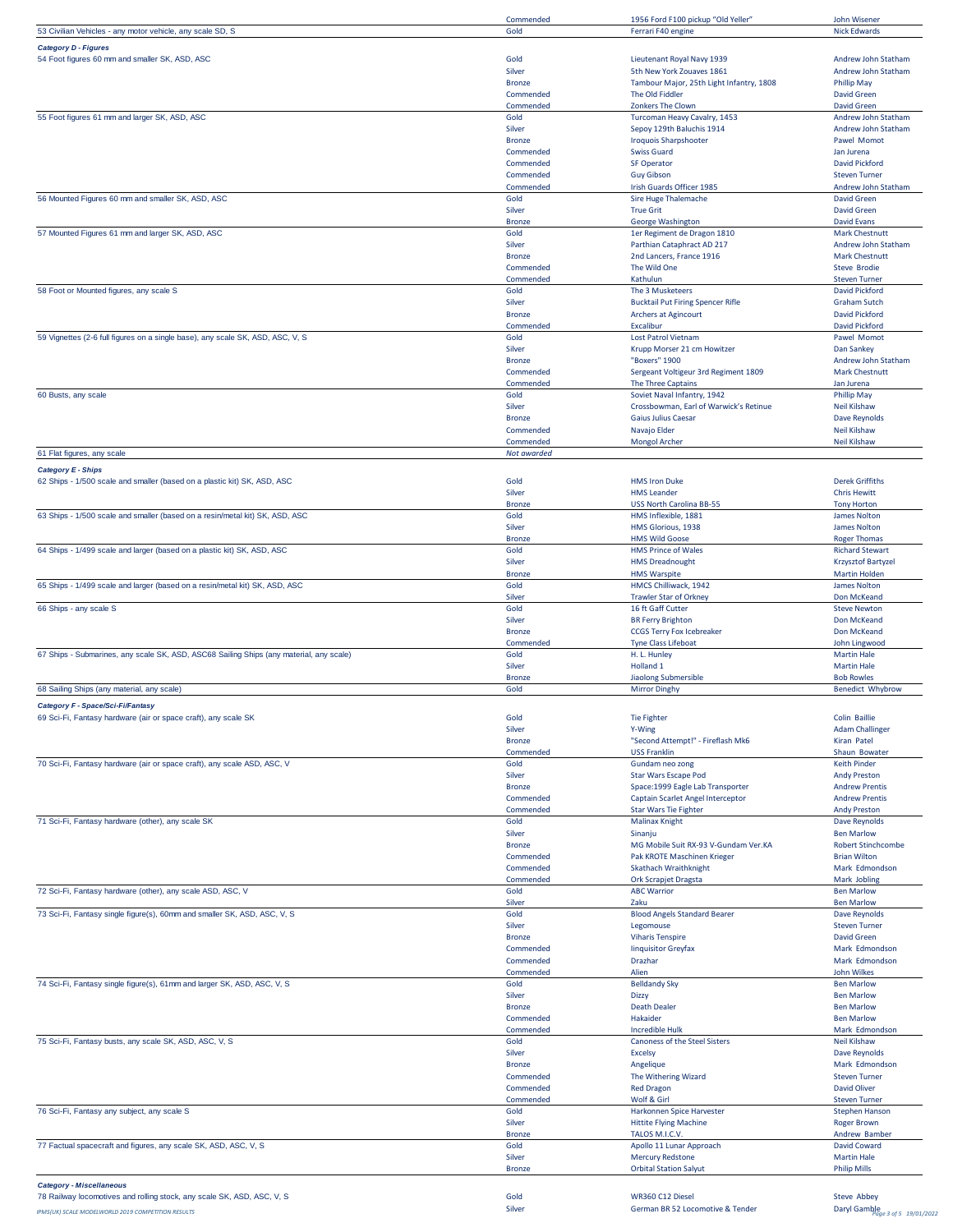|                                                                                                                                                                                                                                                 | <b>Bronze</b>           | <b>NER Permanent Way Wagons</b>                           | Andrew John Statham                      |
|-------------------------------------------------------------------------------------------------------------------------------------------------------------------------------------------------------------------------------------------------|-------------------------|-----------------------------------------------------------|------------------------------------------|
| 79 Any model not specified in another class including other materials SK, ASD, ASC, V, S                                                                                                                                                        | Gold                    | Little Joey                                               | David Scott                              |
|                                                                                                                                                                                                                                                 | Silver                  | Male Syncerus Caffer                                      | <b>Neil Kilshaw</b>                      |
|                                                                                                                                                                                                                                                 | <b>Bronze</b>           | HMV "Mellum"                                              | Garth Nicholson                          |
|                                                                                                                                                                                                                                                 | Commended               | Goalkeeper                                                | John Wilkes                              |
|                                                                                                                                                                                                                                                 | Commended               | 1965 Fender Stratocaster                                  | <b>Benedict Whybrow</b>                  |
| 80 Hypothetical Military and Civilian Vehicles (projects and imaginary) ASD, ASC, V, S, SD                                                                                                                                                      | Gold                    | RAM Tank 3.7" AA/AT Prototype                             | <b>Bill Park</b>                         |
|                                                                                                                                                                                                                                                 | Silver                  | VCT-34 Recovery                                           | <b>Bill Park</b>                         |
|                                                                                                                                                                                                                                                 | <b>Bronze</b>           | Tatra 813 Armoured Recovery                               | <b>Bill Park</b>                         |
| Category G - Diorama                                                                                                                                                                                                                            |                         |                                                           |                                          |
| 81 Diorama - Aircraft                                                                                                                                                                                                                           | Gold                    | "Keeping up Foreign Relations"                            | Christopher Caci                         |
|                                                                                                                                                                                                                                                 | Silver                  | Mil Mi-2 "Hekla" pumping out smoke                        | <b>Graham Napper</b>                     |
|                                                                                                                                                                                                                                                 | <b>Bronze</b>           | <b>Fieseler Arctic Storch</b>                             | <b>Alan Kelley</b>                       |
| 82 Diorama - Military Vehicles                                                                                                                                                                                                                  | Gold                    | The Road to Singapore: Malaya 18/01/42                    | <b>Tim Forster</b>                       |
|                                                                                                                                                                                                                                                 | Silver                  | "Bitter Harvest"                                          | Matthew Farrer                           |
|                                                                                                                                                                                                                                                 | <b>Bronze</b>           | Stug III F/8, Sicily 1943                                 | Owen Dawson                              |
|                                                                                                                                                                                                                                                 | Commended               | 24 cm Mortar M98 1915                                     | Andrew John Statham                      |
| 83 Diorama - Civilian Vehicles                                                                                                                                                                                                                  | Commended<br>Gold       | Village in Eastern Normandy, 1944                         | <b>Graham Napper</b>                     |
|                                                                                                                                                                                                                                                 | Silver                  | Wells Fargo 1881<br><b>Massey Ferguson Tractor</b>        | David Green<br><b>Gavin Carpenter</b>    |
|                                                                                                                                                                                                                                                 | <b>Bronze</b>           | Ford Escort Mk2 Rally Diorama                             | Glenn May                                |
|                                                                                                                                                                                                                                                 | Commended               | 32 Ford 3 Window Coupe                                    | Ian Christmas                            |
|                                                                                                                                                                                                                                                 | Commended               | Nordic Viking Ride Out of Road                            | Nicholas Hazelton                        |
| 84 Diorama - Figure                                                                                                                                                                                                                             | Gold                    | The Last Days                                             | David Pickford                           |
|                                                                                                                                                                                                                                                 | Silver                  | Stalingrad 1943                                           | <b>Phillip Podmore</b>                   |
|                                                                                                                                                                                                                                                 | <b>Bronze</b>           | <b>True Grit</b>                                          | <b>Phillip Podmore</b>                   |
|                                                                                                                                                                                                                                                 | Commended               | <b>Thoresen ferry Viking</b>                              | Don McKeand                              |
|                                                                                                                                                                                                                                                 | Commended               | Klondike: Fools Gold                                      | <b>David Green</b>                       |
| 85 Diorama - Ship                                                                                                                                                                                                                               | Gold                    | Stena Seaspread and HMS Glamorgan                         | Don McKeand                              |
|                                                                                                                                                                                                                                                 | Silver                  | FS Dupuy Du Lome, 1895                                    | James Nolton                             |
|                                                                                                                                                                                                                                                 | <b>Bronze</b>           | <b>Beached Clyde Puffer</b>                               | James Nolton                             |
|                                                                                                                                                                                                                                                 | Commended               | <b>Vosper MTB</b>                                         | Joe Lawson                               |
|                                                                                                                                                                                                                                                 | Commended               | HMS Veronica Rescue Diorama                               | <b>Richard Taylor</b>                    |
| 86 Diorama - Sci-Fi, Fantasy                                                                                                                                                                                                                    | Gold                    | The Wizard's Tower                                        | <b>David Green</b>                       |
|                                                                                                                                                                                                                                                 | Silver                  | HG Operation Thunderbolt ZAKU II                          | <b>Robert Stinchcombe</b>                |
|                                                                                                                                                                                                                                                 | <b>Bronze</b>           | Oh My God!                                                | <b>David Green</b>                       |
|                                                                                                                                                                                                                                                 | Commended               | Timmy's Close Encounter                                   | <b>Anthony Hughes</b>                    |
| 87 Diorama - Miscellaneous                                                                                                                                                                                                                      | Gold                    | Lost Cause - Berlin 1945                                  | Simon Gillard                            |
|                                                                                                                                                                                                                                                 | Silver                  | <b>Heavy Bunker</b><br>Kupp Truck Trailer Post-Apocalptic | James Ross Angus<br><b>Brian Wilton</b>  |
|                                                                                                                                                                                                                                                 | <b>Bronze</b>           |                                                           |                                          |
| <b>Category H - Juniors</b>                                                                                                                                                                                                                     |                         |                                                           |                                          |
| 88 Junior - Aircraft, any scale                                                                                                                                                                                                                 | Not awarded             |                                                           |                                          |
| 89 Junior - Military equipment, any scale                                                                                                                                                                                                       | Gold                    | Panther Aust G                                            | George Auty                              |
|                                                                                                                                                                                                                                                 | Silver                  | T34/85                                                    | George Auty                              |
|                                                                                                                                                                                                                                                 | <b>Bronze</b>           | T-72B1 - Into Dontesk Airport                             | <b>Dins Leinbergs</b>                    |
|                                                                                                                                                                                                                                                 | Commended               | T-34/85 Operation Bagration                               | David Baksai                             |
| 90 Junior - Civilian vehicle, any scale                                                                                                                                                                                                         | Commended<br>Gold       | Type 16 MCV<br>Porsche 934 Valliant                       | George Auty<br>George Auty               |
|                                                                                                                                                                                                                                                 |                         |                                                           |                                          |
|                                                                                                                                                                                                                                                 | Silver                  | Ford Mustang GT4                                          | George Auty                              |
|                                                                                                                                                                                                                                                 | <b>Bronze</b>           | <b>Toyota Supra GT</b>                                    | <b>Roland Baksai</b>                     |
| 91 Junior - Figure, any scale                                                                                                                                                                                                                   | Gold                    | Panda Monk                                                | Nathan Nicholson                         |
|                                                                                                                                                                                                                                                 | Silver<br><b>Bronze</b> | <b>Tech-Priest Enginseer</b><br>Freddie Bananaaa!         | Nathan Nicholson<br><b>Tom Shaw</b>      |
| 92 Junior - Ship, any scale                                                                                                                                                                                                                     | Not awarded             |                                                           |                                          |
| 93 Junior - Sci-Fi, Fantasy, any scale                                                                                                                                                                                                          | Gold                    | Millennium Falcon                                         | <b>Tom Shaw</b>                          |
| 94 Junior - Diorama                                                                                                                                                                                                                             | Gold                    | <b>Belgian Tram</b>                                       | <b>Monty Burton</b>                      |
|                                                                                                                                                                                                                                                 | Silver                  | Megaboss on Marr-krusha                                   | Nathan Nicholson                         |
| 95 Under 11s - any subject, any scale                                                                                                                                                                                                           | Not awarded             |                                                           |                                          |
|                                                                                                                                                                                                                                                 |                         |                                                           |                                          |
| <b>Category I - Branch Champion's Award</b><br>96 Branch Champion - any subject voted for by any IPMS Branch                                                                                                                                    | Gold                    | Armstrong-Whitworth Siskin - 1 Sqn RAF                    | <b>Mark Simmons</b>                      |
|                                                                                                                                                                                                                                                 | Silver                  | <b>A6E TRAM Intruder</b>                                  | David Furness                            |
|                                                                                                                                                                                                                                                 | <b>Bronze</b>           | <b>Supermarine Channel Mk1</b>                            | <b>Hugh Beyts</b>                        |
|                                                                                                                                                                                                                                                 |                         |                                                           |                                          |
| <b>Trophies</b>                                                                                                                                                                                                                                 |                         |                                                           |                                          |
| A1 Airfix Trophy - Best model made from an Airfix kit                                                                                                                                                                                           |                         | <b>Bristol Bulldog</b>                                    | Garth Nicholson                          |
| A2 Aviation Hobby Shop Trophy - Best model of an aircraft bearing civilian markings though not necessarily of civil origin                                                                                                                      |                         | Supermarine Channel Mk1                                   | <b>Hugh Beyts</b>                        |
| A3 Alan W Hall Memorial Trophy - Best aircraft conversion, any scale, not using commercially produced conversion parts                                                                                                                          |                         | <b>MAN Recovery Crane</b>                                 | David Furness                            |
| A4 Albion Alloys Trophy - Aerospace - Best models which incorporate any additional detail from the Albion Alloys range                                                                                                                          |                         | Avro C.1 York                                             | Michael Papadakis<br><b>Peter Castle</b> |
| A4 Albion Alloys Trophy - Scratchbuilt - Best models which incorporate any additional detail from the Albion Alloys range<br>A4 Albion Alloys Trophy - Ships - Best models which incorporate any additional detail from the Albion Alloys range |                         | Hawker Fury 1<br><b>Tyne Class Lifeboat</b>               | John Lingwood                            |
| A6 Airscale Award - Best aircraft in 1/32nd scale or larger, which uses any Airscale products                                                                                                                                                   |                         | KA-6D Intruder Tanker                                     | Ian McGonagle                            |
| B1 Bill Mathews Civil Aviation Award - Best civilian aircraft in civilian markings (not military aircraft in civil markings)                                                                                                                    |                         | Avro C.1 York                                             | Michael Papadakis                        |
|                                                                                                                                                                                                                                                 |                         |                                                           |                                          |

B2 Bill Nicholls Memorial Bomber Command Trophy - Best Bomber Command aircraft from throughout its existence Avro Lancaster BI/III 9 Sqn RAF David Coward

C1 Cross And Cockade Trophy - Best model of a WW1 aircraft in any scale external or scale and cockade Trophy - Best model of a WY1 aircraft in any scale extendion to the boot of RAF FE.2b (Early) "No Parachutes" Patrick Wa D1 Dave Howley Memorial Trophy - Best 1/72nd scale injection turbine or turboprop engined RAF/ RN aircraft post 1950<br>
G1 Geoff Sullivan Memorial Trophy - Best model of a pre- 1980 prop driven airliner, any scale, any kit<br>

G1 Geoff Sullivan Memorial Trophy - Best model of a pre- 1980 prop driven airliner, any scale, any kit Avro Campadakism of the state of the Michael Papadakism of Avro C.1 York Michael Papadakism of Michael Papadakism of Mi

Mandright Handley Page Trophy - Best HP designed aircraft or BAE Systems Hawk, any scale Handley Page Victor K.2 Handley Page Victor K.2 Bob Rowles Bob Rowles Carth Nicholson<br>H2 Dave Hannant Memorial Trophy - Best 1/72nd s H2 Dave Hannant Memorial Trophy - Best 1/72nd scale aircraft finished in aftermarket decals Macchi 202 Garth 202<br>H2 Dave Hannant Memorial Trophy - Best 1/72nd scale aircraft finished in aftermarket decals

H2 Dave Hannant Memorial Trophy - Best 1/72nd scale aircraft finished in aftermarket decals and the scale and the scale of the scale of the scale of the scale of the scale of the scale of the scale of the Spatia Carth Nich

Mannant Memorial Trophy - Best 1/72nd scale aircraft finished in aftermarket decals and the spitfire of the spitfire Mk1a Spitfire Mk1a Garth Nicholson Carth Nicholson Carth Nicholson Spitfire Mk1a Garth Nicholson Carth Ni

J1 Jan Maes Award - Best biplane in any scale and in any class<br>J2 The Peter Starkings Trophy - Best model of a Japanese subject the starting of the starting of the May and the Starting of the May and the Startings Hawker F

J2 The Peter Starkings Trophy - Best model of a Japanese subject and the starting of the Starkings Trophy - Best model of a Japanese subject Campus Care and the Starking of the Starkings of the Starkings of the Starkings o J3 Jim Howard Trophy - Best model of a flying boat or seaplane

J4 John Nicklin Challenge Shield - Best diorama of a civilian nature 32 Ford 3 Window Coupe Ian Christmas J5 John Salmon Award - Best model from a Junior Member receiving no other recognition in the competition Sdkfz 7/1 George Auty

K1 Keith Jones Memorial Trophy - Best ship or submarine of the Royal Navy, from the beginning to the present day MS Iron Duke HMS Iron Duke Derek Griffiths

R1 Ron Rowley Memorial Trophy - Best model of an interwar (1919 - 1939) RAF aircraft<br>St Scale Aircraft Modelling Trophy - Best model based on a subject featured in the pages of Scale Aircraft Modelling<br>St Scale Aircraft Mo

S1 Scale Aircraft Modelling Trophy - Best model based on a subject featured in the pages of Scale Aircraft Modelling<br>S2 Superscale Trophy - Best 1/48th or 1/32nd scale model aircraft finished in aftermarket decals and the

S2 Superscale Trophy - Best 1/48th or 1/32nd scale model aircraft finished in aftermarket decals **Avro Lancaster BI/III 9 Sqn RAF David Coward Coward Coward Coward Coward Coward Coward Coward Coward Coward Alan Kelley<br>Avro** 

S2 Superscale Trophy - Best 1/48th or 1/32nd scale model aircraft finished in aftermarket decals and the state of the state of the state of the state of the state of the state of the state of the state of the state of the

S2 Superscale Trophy - Best 1/48th or 1/32nd scale model aircraft finished in aftermarket decals F-4J Phantom Colin Baillies Colin Baillies F-4J Phantom Colin Baillies Colin Baillies Colin Baillies Colin Baillies Colin Bai X1 IPMS Canada Award - Best model of a Canadian subject, not necessarily in Canadian markings RAM Tank 3.7 am Bill Park RAM Tank 3.7" AA/AT Prototype Bill Park Bill Park Bill Park Bill Park 3.7" AA/AT Prototype Bill Park B

X2 IPMS Czech Republic (Aircraft) - Best model of a WWII Allied aircraft when westland Lysander Mestland Lysander Garth Nicholson Garth Nicholson (Garth Nicholson Carth Nicholson Carth Nicholson Carth Nicholson (Garth Nich

X3 IPMS Czech Republic (AFV) - Best model of a WWII Allied AFV Farrer AFV Of AFV ATC HARVEST MATTHEW FARRER MA<br>X4 IPMS Deutschland - Best German aircraft since 1945 (Built in Germany or flown in German markings) Matthew T

X4 IPMS Deutschland - Best German aircraft since 1945 (Built in Germany or flown in German markings) BAe-146-200 BAe-146-200 Andrew White Easter Channel Company or flown in German markings) and the state of the state of th X5 IPMS Finland - Best model of a Finnish subject

X6 IPMS Farnbrough Dick Ward Silver Jubilee Award - Best model painted to represent a natural metal finish and the state of the March America Capacity Could Friend Alan Kelley<br>A Tribute Tribute Tribute Tribute The Mediterr

X11 IPMS Malta Trophy - Best model of the Mediterranean Theatre during WWII Macchi C.200 serie V Louis Economi<br>X12 IPMS Morway Award - Best model with a Norwegian connection<br>X12 IPMS Norway Award - Best model with a Norweg

X12 IPMS Norway Award - Best model with a Norwegian connection<br>X16 IPMS Staffordshire Moorlands Trophy - Best scratch-built model predominately not from commercial detail sets Steven Turner and State Steven Turner and Stev

X16 IPMS Staffordshire Moorlands Trophy - Best scratch-built model predominately not from commercial detail sets and the state of the state of the state of the state of the David Scott David Scott David Scott David Scott D X17 IPMS West Middlesex Trophy - Best figure in British uniform of any period in any scale

Mushroom Model Trophy - Linked To Class 32 Guy Inchbald<br>
IPMS/UKI SCALE MODELWORLD 2019 COMPETITION RESULTS And The Company of Company of Company of Company of Company<br>
A DH.88A Meteor, RAF K5084 Gone *IPMS(UK) SCALE MODELWORLD 2019 COMPETITION RESULTS Page 4 of 5 19/01/2022*